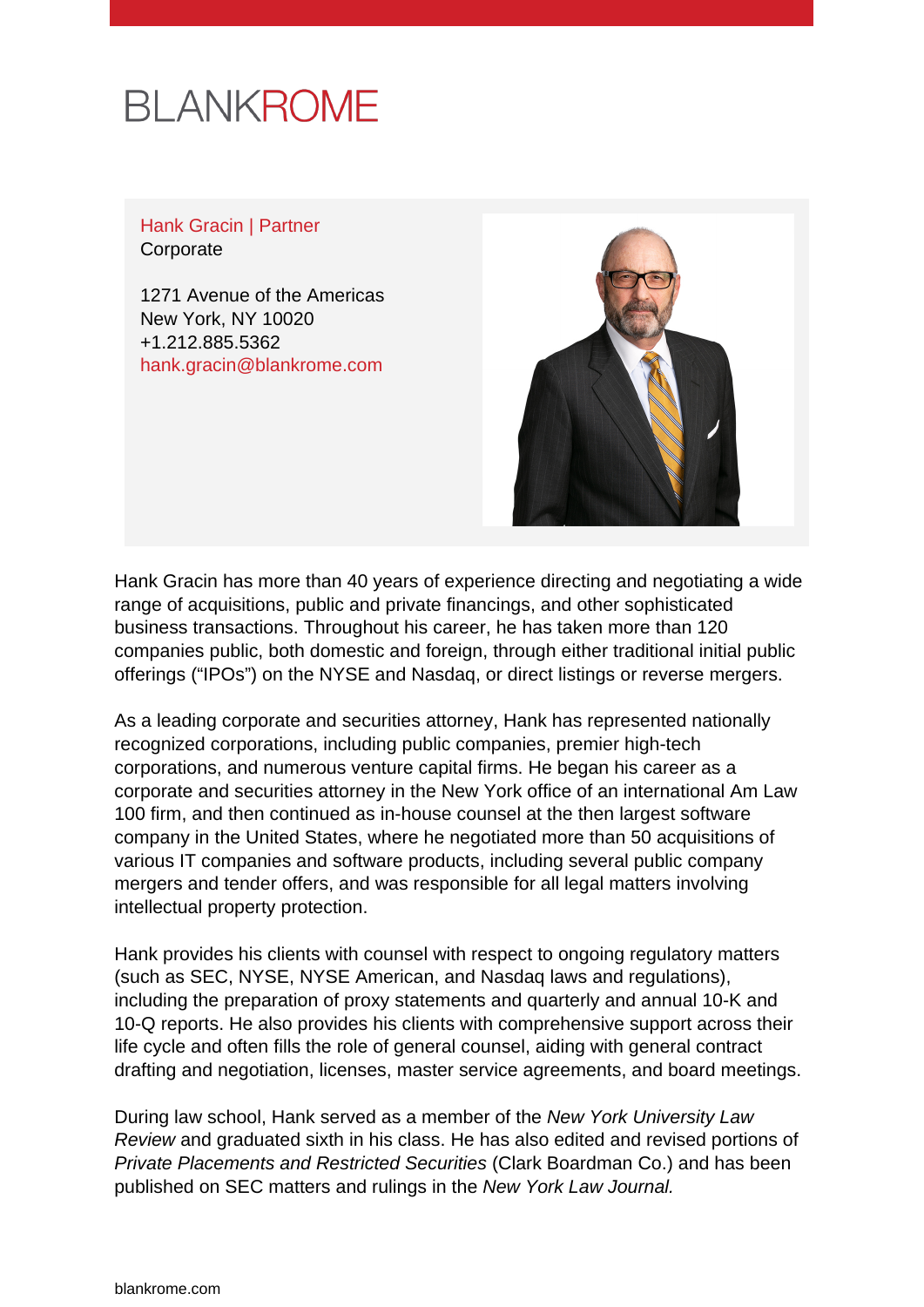## **Select Engagements**

- Counsel to a Nasdaq-listed developer of oncology product candidates, involving:
	- \$21 million registered direct offering
	- \$10 million PIPE
	- \$60 million ATM
- Counsel to a NYSE American-listed company, with \$70 million raised off its ATM offering.
- Counsel to a Nasdaq-listed developer of oncology product candidates, with more than \$100 million raised off its ATM.
- Counsel on IPOs of life sciences companies and companies engaged in boat manufacturing.
- Counsel on follow-on public offerings, ATMs, equity lines, and registered direct offerings for companies engaged in life sciences, gaming, technology, direct selling, coffee manufacturing, residential and commercial construction, clothing design, and real estate, in connection with their respective securities offerings.
- Counsel to a private issuer engaged in the life sciences industry in a \$20 million Series A Preferred Stock round and a \$125 million Series B Preferred Stock round.
- Counsel to a private manufacturer of energy drinks in a \$16 million Convertible Note Purchase financing.
- Counsel to a private company in the gene therapy field, in connection with a \$21 million Series A financing round.
- Counsel to underwriters, placement agents, dealer managers, and agents, in connection with numerous IPOs, follow-on offerings, including common stock and preferred stock offerings, ATMs, and registered direct offerings.
- Counsel to Nasdaq company acquisition of a company with commercial stage drug products.
- Counsel to NYSE-American company acquisition of a company engaged in research and development with upfront payments and CVRs valued at approximately \$70 million.
- Advise on licensing and sublicensing transactions.
- Counsel on uplistings of OTC companies.
- Advise on a \$37 million rights offering for a REIT.
- Counsel to a \$20 million private sale of a company involved in the trucking business.
- Advise various micro-cap and mid-cap Nasdaq- and NYSE-listed companies in connection with securities law and general corporate and corporate governance matters, including the preparation of registration statements, annual reports, quarterly reports, current reports on Form 8-K, proxy statements, annual meetings, and Section 16 filings. Also report compliance under the Exchange Act and Nasdaq and NYSE listing standards.
- Counsel to a reinsurance company for a \$51 million private equity investment in preferred stock.
- Counsel to more than \$100 million in structured debt financings.